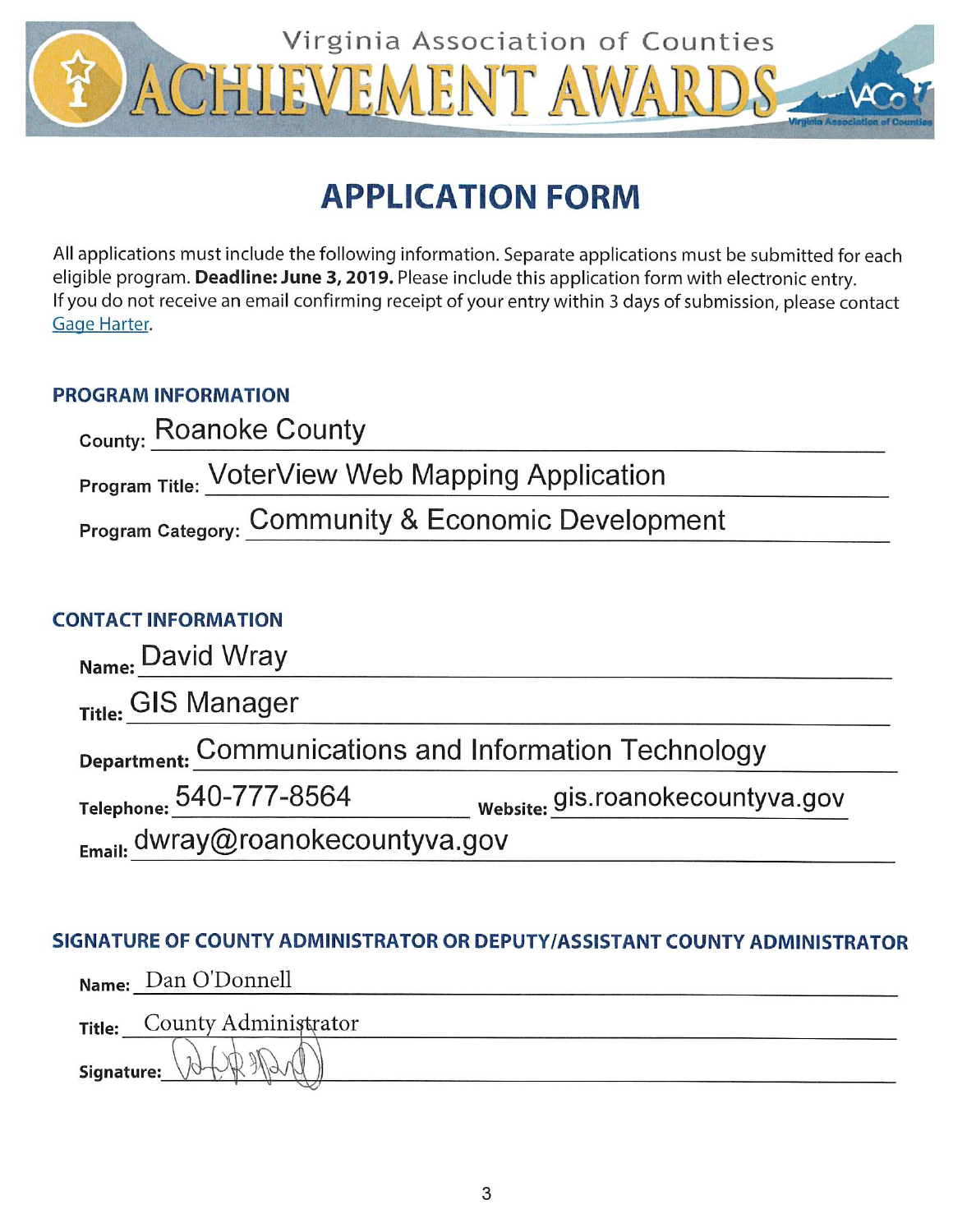### **THE PROBLEM OR CHALLENGE**

Easily accessible information about current elected officials, voting precincts, contact information, state board of elections data and Election Day polling places was not readily available in one holistic web service application. Fulfilling public or staff requests about current elected officials, polling place information and location for routing and directions to the Election Day polling required many hours and coordination of staff in various departments. This approach created a barrier to citizen and staff access of important information necessary for Election Day decision-making in Roanoke County.

The County sought a way to offer consolidated information from the State Board of Elections, County Office of Elections and Enterprise GIS about polling places and voter information into a single, easy-to-use app that allows users to find information with the most commonly used search methods. A key objective in the project was to make all voter data accessible quickly, across a variety of platforms and technologies, including today's current mobile devices.

GIS Services in Information Technology maintains parcel outlines, voting precincts, polling places, address data, street centerlines and zoning data to create the foundation of GIS services in the County of Roanoke. This approach ensures data consistency across the County's various departments and assorted applications. GIS Services was able to leverage ArcGIS for Server technologies to integrate this GIS foundation with data from both legacy in-house systems and third party commercial services to provide a one-stop-shop for all Roanoke County voter information.

1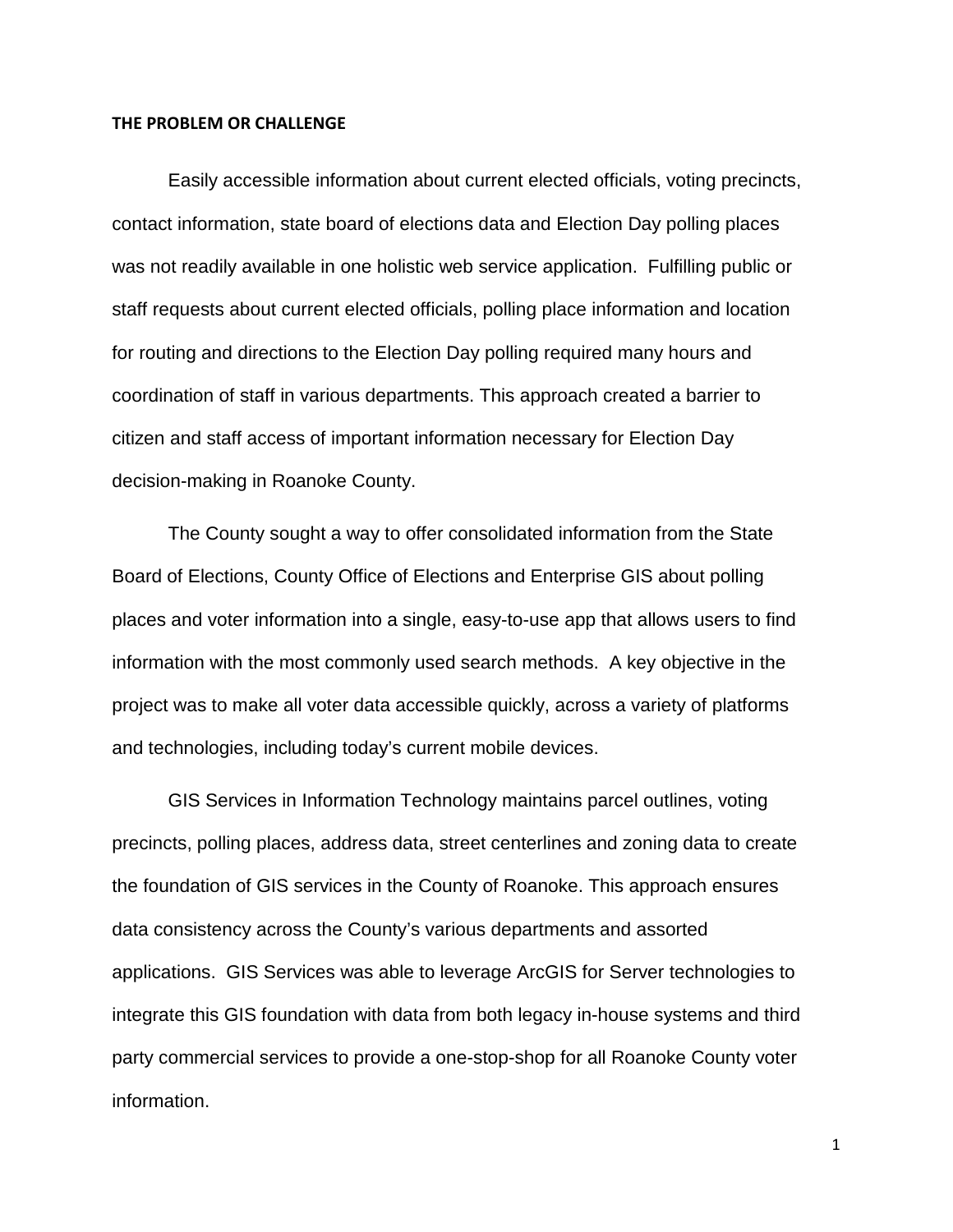VoterView offers an easy-to-use map-based view of voter information that consolidates various data sources from the County's Enterprise GIS database, Roanoke County Office of Elections and other sources. Using Microsoft SQL Server, ArcGIS platform and Python, GIS Services was able to integrate the Election data into its GIS platform, providing detailed descriptions, voter information, voting precincts, polling places, aerial photography, and Election Day information in an interactive map-based web application.

Voting information discovery is made simple by using a custom autocomplete search engine that allows discovery based on the most commonly used labels, including street address, owner name, or tax I.D. number.

This level of integration into a common GIS platform also enabled staff to enhance the County's application with third party services such as Google Streetview and Eagleview Pictometry, and also combining these services into a unique TriView of any selected tax parcel.

VoterView offers the same functionality when accessed on a desktop PC, mobile phone, or tablet device. Designed as a mobile application from the groundup, VoterView offers comprehensive Election Day information in the palm of a user's hand. In addition, location-based services allow election professionals, citizens, and staff this same information on voter and election information as they travel through neighborhoods.

Now the County's citizens and staff members use these apps to quickly access data, including voting and election day information, real estate sales, land records, economic development sites, police activity, planning and zoning, schools,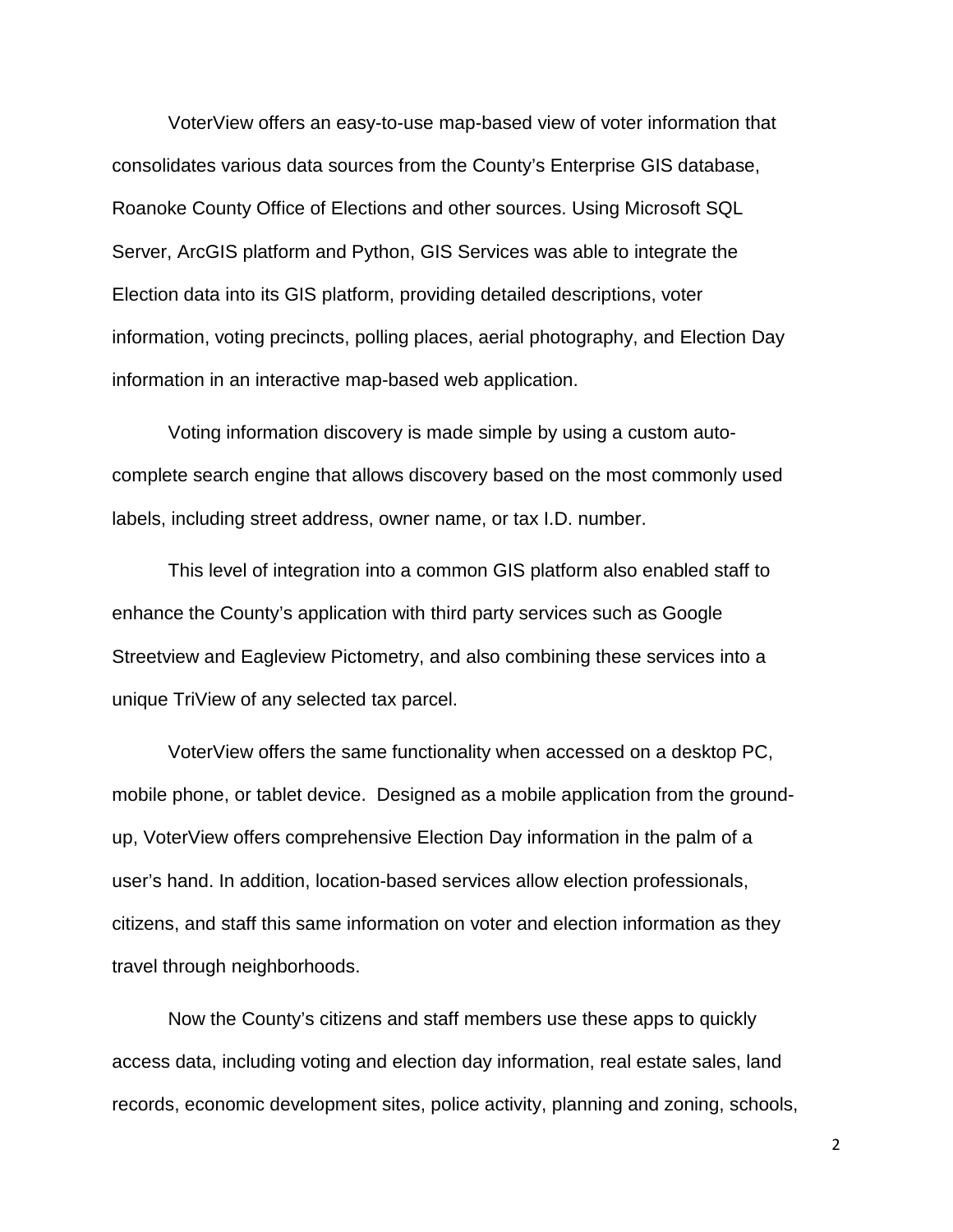government services, and environmental and utilities information. The improved operational efficiency extends to the field where staff save many hours on data collection.

VoterView users can also provide feedback directly from the app to GIS Services to help improve the quality of precinct boundaries and associated voting characteristics over time.

The overall goal of developing the VoterView app was to minimize the administrative overhead of delivering staff and public requests for voter information while maximizing access to public data delivery in the most convenient and accessible formats for staff and the public alike. With VoterView, all citizens, staff and commercial stakeholders can access the comprehensive voter and Election Day information they need on any device, at any time, and anywhere.

To streamline requests for voter and Election Day information from both staff and citizens, Roanoke County sought to create a solution for staff and citizens to access this information using any desktop and mobile devices. The VoterView app was designed from the ground up to offer a consistent experience on a PC, mobile phone, or tablet.

Questions that required input from staff in several departments can now be answered independently and quickly through the integrated services offered in the VoterView app, which creates efficiencies for staff and public users alike.

Now staff and citizens can use the VoterView Application to quickly access data such as voting districts and polling locations by address, other information

3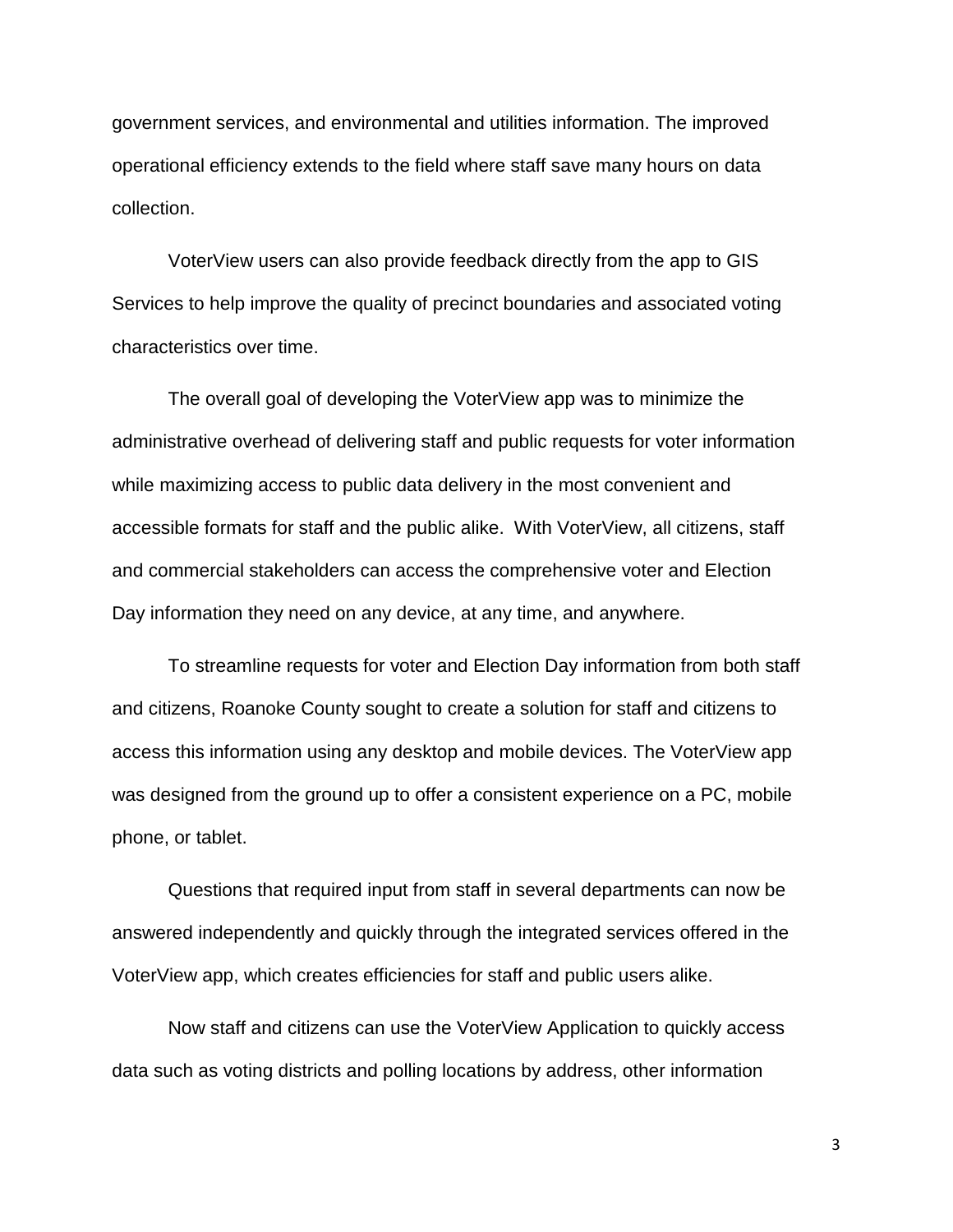such as a State Board of Elections data, sample ballots, County Office of Elections contact information, Elected Officials by location and Election Day information in one holistic application. The County's Office of Elections currently uses the new app to validate voter information in minutes that previously consumed hours of staff time and coordination.

Giving citizens easy access to voter information, Election Day info and related information, available in the palm of their hands at all times, has reduced citizen calls for information, while overall customer satisfaction has increased. Citizen and staff adoption of the new VoterView app is the strongest indicator of the app's ongoing success. Since the application's launch, the VoterView app has served 9,098 pageviews with 91 percent new users.

With the VoterView app, Roanoke County has achieved its goal of offering staff and citizen a new level of access to the voter and Election Day information they need on any device, at any time, and anywhere it is needed.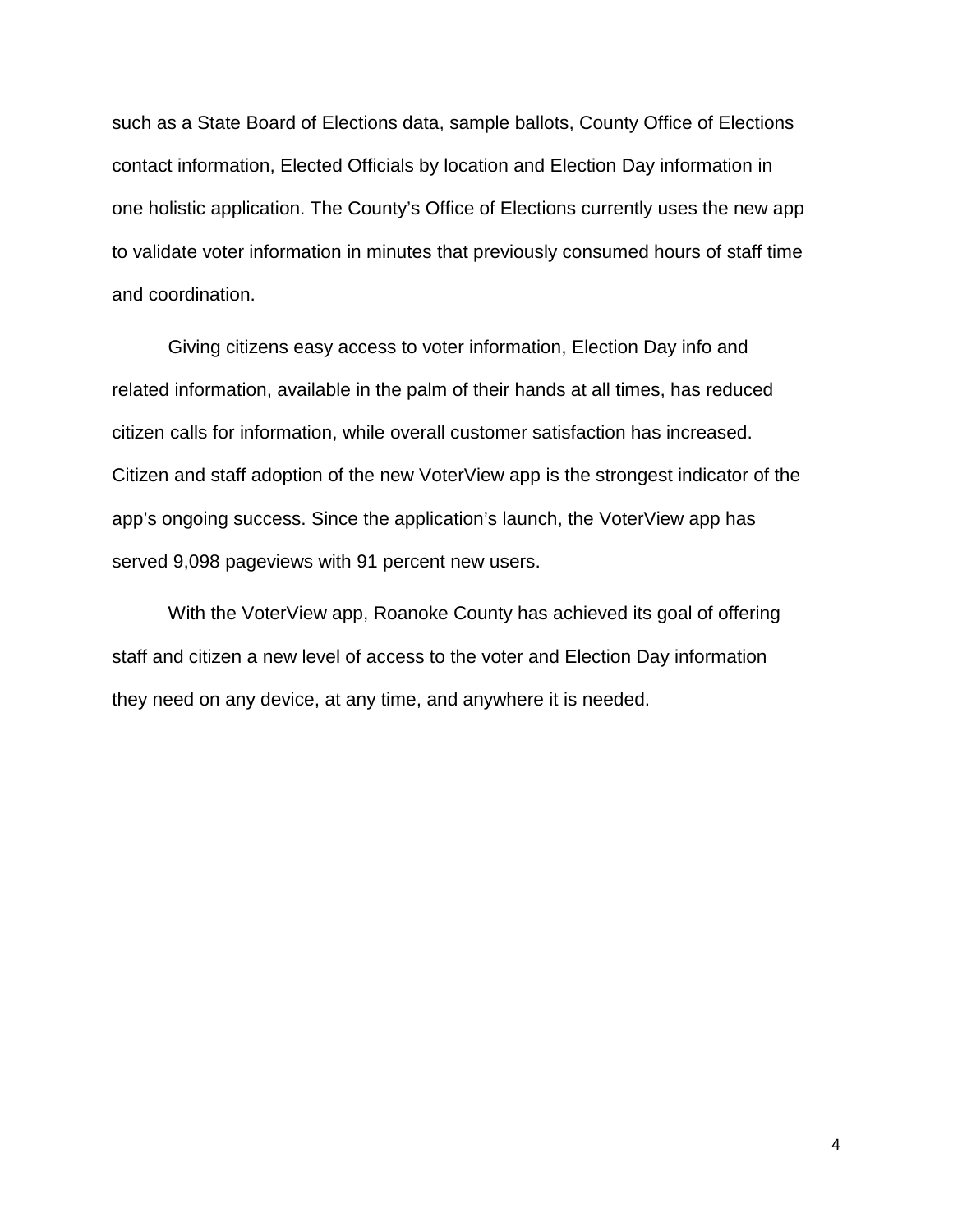#### **EXECUTIVE SUMMARY**

Roanoke County, Virginia's VoterView application is a customized solution that addresses the County's need to empower their citizens to locate their election polling place and obtain information about current elected officials. The VoterView app was created from the ground up with accessibility in mind, and an emphasis was placed on integrating the latest technologies to ensure mobile compatibility and the use of location services.

The VoterView app offers government transparency to its citizens, by including contact info, polling place information and detailed voter information in an easy-to-use and mobile solution. Citizens and staff are no longer tied to desktop computers, as the VoterView app can be used on a variety of mobile devices, from any location.

This increased ease-of-use helps streamline the day-to-day operation of staff while giving citizens access to County data whenever, and wherever, they choose. Please click on the following link to launch the VoterView application:

## [https://voterview.roanokecountyva.gov](https://voterview.roanokecountyva.gov/).

Now staff and citizens can use the VoterView Application to quickly access data such as voting districts and polling locations by address, other information such as a State Board of Elections data, sample ballots, County Office Elections contact information, Elected Officials by location and Election Day information in one holistic application. The County's Office of Elections currently uses the new app to validate voter information in minutes that previously consumed hours of staff time and coordination.

Giving citizens easy access to voter information, Election Day info and related information, available in the palm of their hands at all times, has reduced citizen calls for information, while overall customer satisfaction has increased. Citizen and staff adoption of the new VoterView app is the strongest indicator of the app's ongoing success. Since the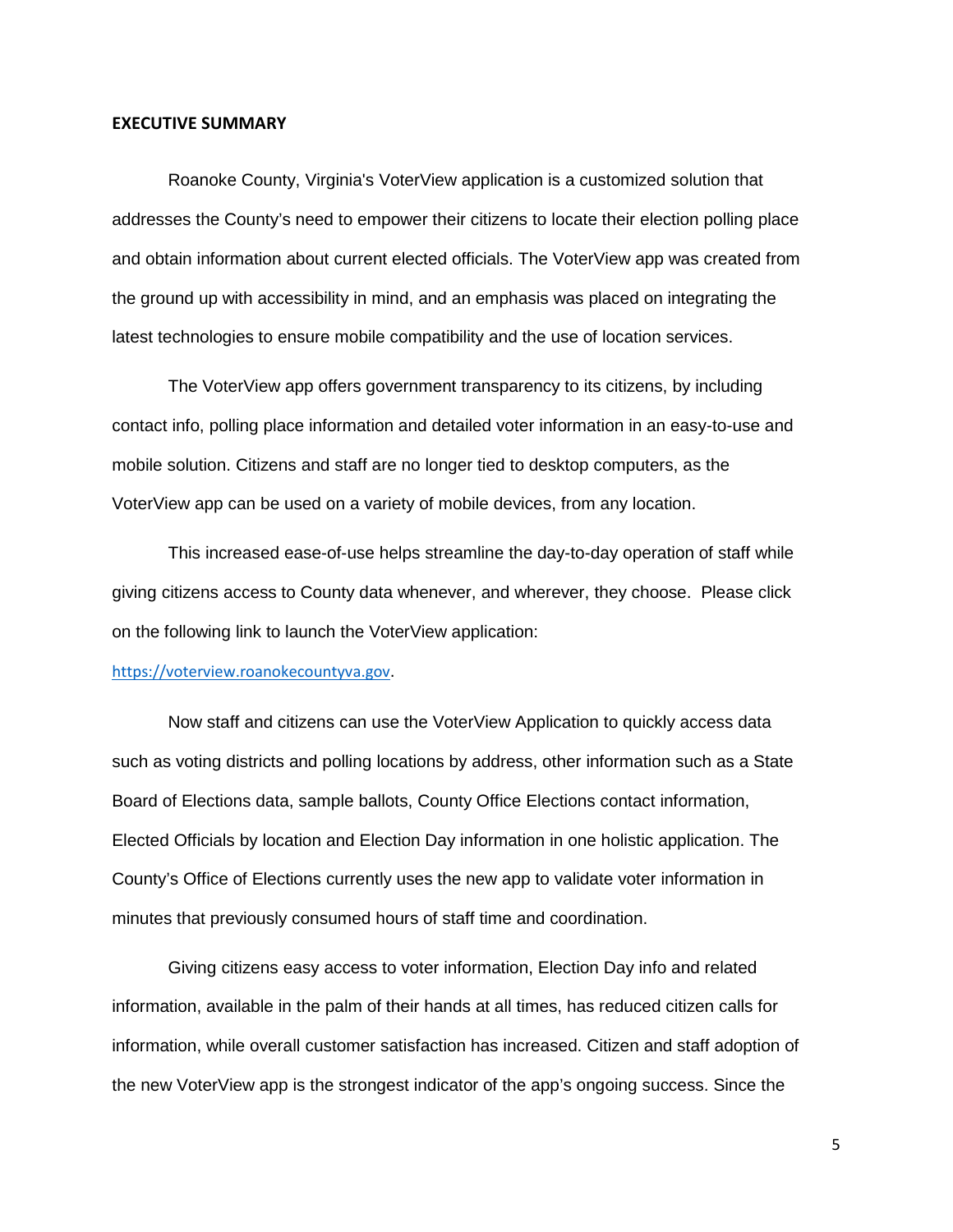application's launch, the VoterView app has served 9,098 pageviews with 91 percent new users. With the VoterView app, Roanoke County has achieved its goal of offering staff and citizen a new level of access to the voter and Election Day information they need on any device, at any time, and anywhere it is needed.